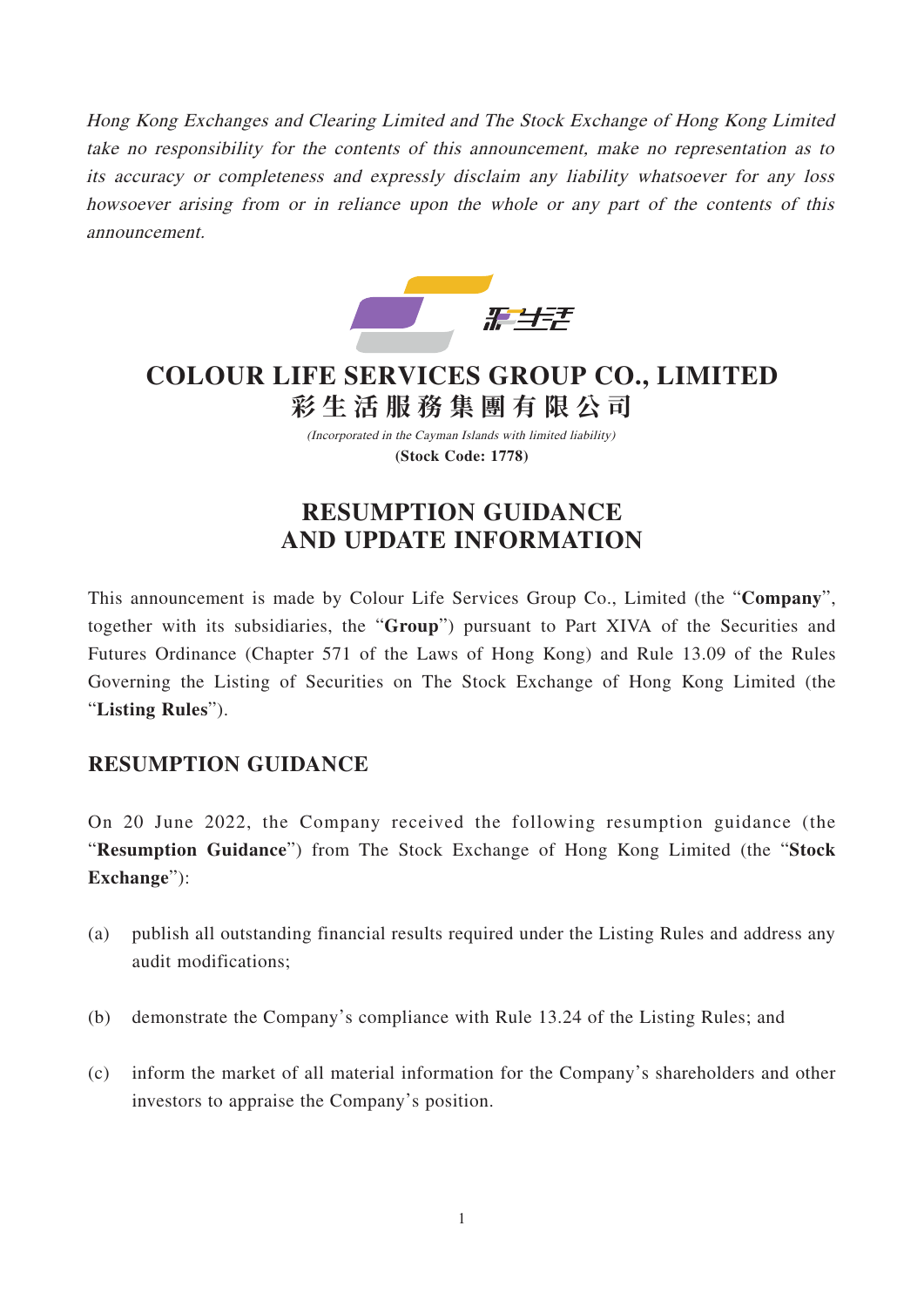The Stock Exchange states that the Company must meet all the Resumption Guidance, remedy the issues causing its trading suspension and fully comply with the Listing Rules to the Stock Exchange's satisfaction before trading in its securities is allowed to resume. For this purpose, the Company has the primary responsibility to devise its action plan for resumption. The Stock Exchange further indicates that it may modify or supplement the Resumption Guidance if the Company's situation changes.

Under Rule 6.01A(1) of the Listing Rules, the Stock Exchange may cancel the listing of any securities that have been suspended from trading for a continuous period of 18 months. In the case of the Company, the 18-month period expires on 30 September 2023. If the Company fails to remedy the issues causing its trading suspension, fulfill the Resumption Guidance and fully comply with the Listing Rules to the Stock Exchange's satisfaction and resume trading in its shares by 30 September 2023, the Listing Division will recommend the Listing Committee to proceed with the cancellation of the Company's listing. Under Rules 6.01 and Rule 6.10 of the Listing Rules, the Stock Exchange also has the right to impose a shorter specific remedial period, where appropriate.

The Company is taking appropriate steps to comply with the Resumption Guidance and the relevant Listing Rules and will keep the public informed of the latest developments by making further announcement(s) as and when appropriate.

#### **UPDATE INFORMATION**

#### **Annual results for 2021**

Owing to the impact of the recent outbreak of the COVID-19 in the Mainland, the drastic changes in the market environment of the property sector and the uncertainty caused by the liquidity issue of the controlling shareholder of the Company, the audit process for the year ended 31 December 2021 is still on-going, and the Company is yet to determine the estimate time for the release of the 2021 annual results. The Company will announce the estimate time for the release of the 2021 annual results in due course.

#### **CONTINUED SUSPENSION OF TRADING**

At the request of the Company, the trading in the shares of the Company on the Stock Exchange has been suspended with effect from 9:00 a.m. on 1 April 2022. Trading in the shares of the Company will remain suspended until further notice.